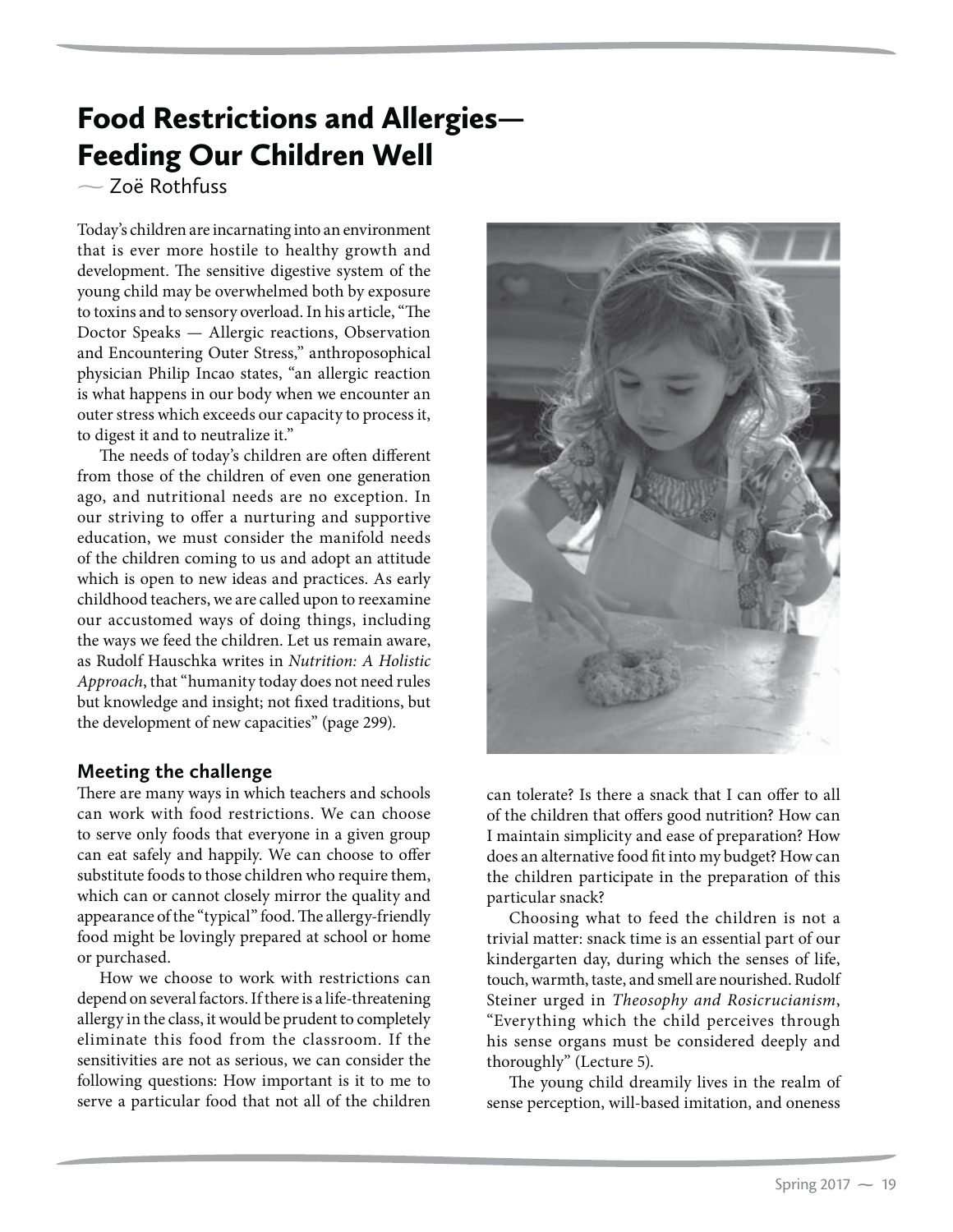with the environment. It is essential that the child experience the world as a place full of goodness. Based on this understanding of child development, I believe that the best choice in the classroom is to serve the entire class the same food, so that is can be eaten by all.

Experience in my classroom has led me to this conclusion. At one time we had two types of butter for our (gluten free!) bread: regular dairy butter and a non-dairy spread. Although I attempted to be as unobtrusive as possible in serving the different butters, the children certainly noticed that there were two different jars on the tray. Many children piped up to request the type of butter they weren't being offered, announced that they can eat cow butter now, compared what type they were eating with their neighbor, shared that cow milk hurts so-and-so's tummy, and so on. It was clear that the conversation about food restrictions and limitations was one that these children had been hearing at home. So my attempt to be nonchalant and not draw attention to the different types of butter didn't work--the children were already aware that some foods hurt some people.

This led me to ponder how the inclusion of a forbidden food on the snack table affected the children and the group. The entire situation seemed to work against many of the principles we are trying to support and nurture: the children were becoming awakened to differences among the group, the question arose of some food being "bad," and the focus shifted from brotherly sharing and sensory enjoyment to individualistic differentiation and cerebral rumination. Wendy Cook writes in *Foodwise*, "Mealtimes can provide an enduring experience of a real sense of well-being and community, of vitality and connectedness to nature, or the opposite, of alienation, restriction, lack of care."

Ideally, snack time nurtures the physical organism of the child, and promotes a healthy life sense; we can view snack time as an essential foundation for developing a healthy social life. As Christopher Clouder wrote for the Fundación Marcelion Botin Report in 2008, "In western societies the drift to greater individualism raises the question of the future social coherence and sustainability. The increase in . . . fragmentation places new emotional strains on a child, faced with feelings of insecurity and risk over which they are powerless." ("Social and Emotional Education. An International Analysis" page 25).

I believe that the simplest solution to the food restriction question is to ensure that our daily snacks and festival foods meet the dietary needs of all the children in the group. This is in alignment with Steiner's admonishment, "It is very important to let nothing happen in the little child's environment . . . which the child cannot rightly absorb and make its own." (*The Etheric Heart*, Dornach, May 26, 1922). Accepting the needs of the children in our care and seeking a way to meet those needs embodies a spirit of love, respect, and conscious awareness of the other. Let's consider expanding the protected space we offer children to include a place in which all the food is healthy for everyone.

As is always the case in our work with the children, clear communication with parents and an openness to understanding is essential to navigating these challenges. For parents, figuring out which foods are safe and healthy for their children, and which are truly harmful, can present a bewildering puzzle, with different "experts" offering wildly different advice on what constitutes a healthy diet. Dr. Hauschka wrote, "in earlier times, people had a healthy instinct for what was good for them . . . now the time has come for guidance and instinct to be replaced by knowledge. However, striving for knowledge exposes the seeker to error, on the one hand, and to dogmatism on the other. This explains why chaos reigns in knowledge—and in nutrition today" (Hauschka, page 17). Perhaps the best that parents can do is be conscientious observers of their children and to employ the spiritually-guided instinctual knowledge that can come with a deep commitment to truly seeing and understanding the other.

## **Festivals**

Festivals are beautiful moments in the course of the year in which the community comes together in celebration. Across cultures, food is a central feature of festival life. In the Waldorf early childhood movement, one of our fundamental intentions is to welcome children and their families with a gesture of open-heartedness. We strive to create festival experiences which are inclusive, offer experiences which are universally meaningful, and to recognize and honor the unique needs and gifts of each individual. As Nancy Foster so eloquently put it in *The Seasonal Festivals in Early Childhood*, the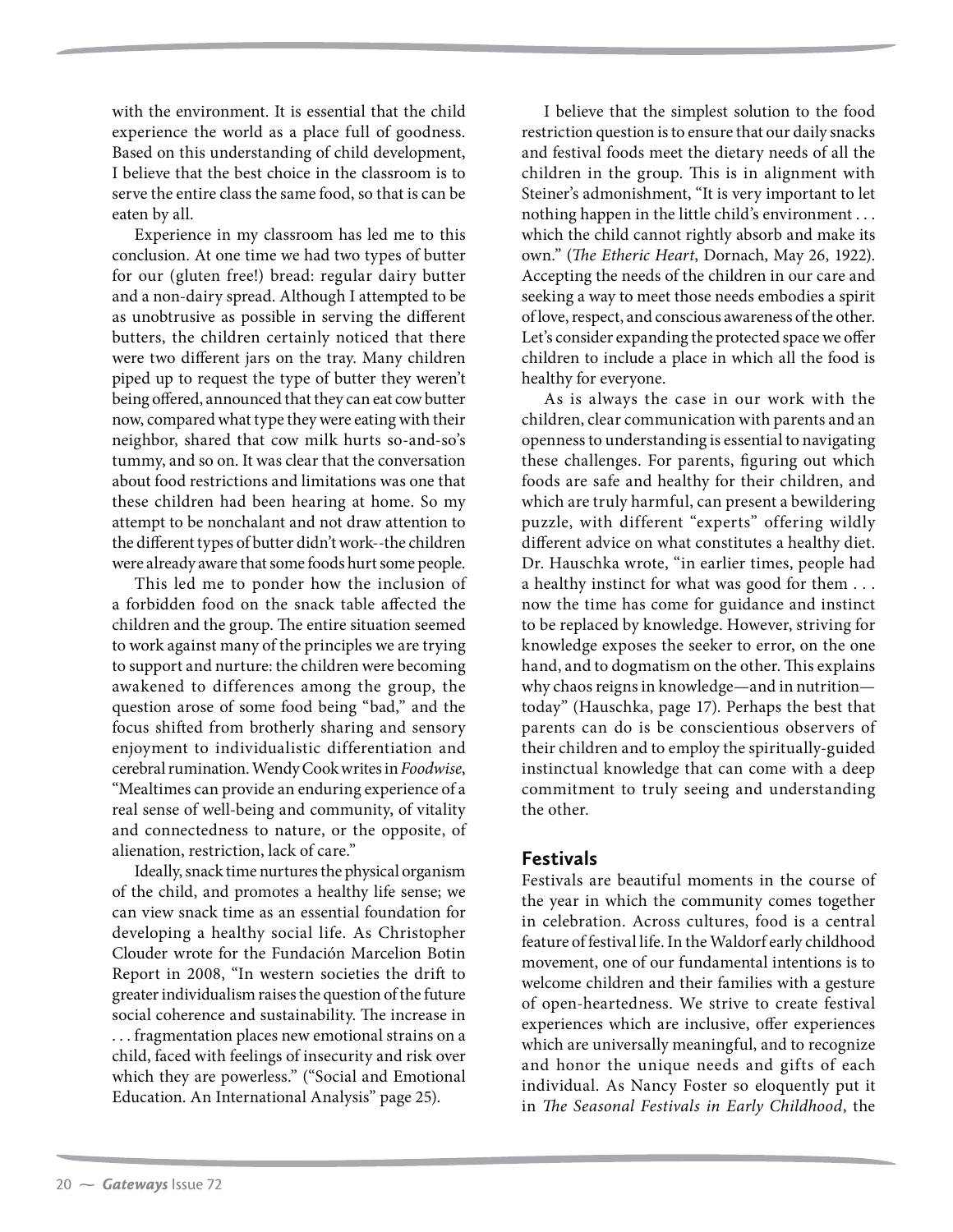

"realities of our school communities present us with a context that challenges and inspires us to re-examine some of our cherished festival traditions in order to welcome and include fully every child and family."

When preparing a festival that will be celebrated in the classroom, such as a birthday, it is ideal to involve the children in as much of the preparation as possible, including creating a special festival food. This participation in purposeful work increases the joyful anticipation of the festival, and promotes a sense of contribution in the children. As Gerhard Schmidt wrote in *The Essentials of Nutrition*, "Everything brings health, which causes people to make themselves a center of creativity and production."

In the case of school-wide festivals, I advocate for one lovingly and intentionally prepared alternative that is as similar as possible to the festival food being enjoyed by the majority, and which meets the needs of all those with food restrictions. Preparing an allergen-free treat for the entire student and parent body could be overly difficult and expensive.

## **Practical Considerations**

It can seem intimidating to begin working with unfamiliar ingredients. And let us not forget, according to Rudolf Steiner's *Essentials of Education*, that we are called upon to serve a snack which is delicious and satisfying, without being overly complicated in its flavors: "the child is conscious of taste . . . deeper down in its organism; its organ of taste extends, as it were, over a large part of the body" (Lecture 1, 15). Unpalatable foods with poor textures are not a necessary evil of working with food restrictions!

In my classroom, I strive to offer a daily snack which can be universally shared by all of the children. Traditional kindergarten snacks are centered around grains. Luckily, there are a wide variety of grains that are naturally free of gluten and well suited to being cooked into a porridge-type dish: rice, millet, corn grits, oats, even teff. If there is a child in your group whose family does not eat grains, they may find the "pseudograins" quinoa, amaranth, and buckwheat acceptable. All grains have increased digestibility when soaked in clean filtered water overnight with a tablespoon or so of lemon juice or vinegar, then drained and rinsed the next day (I do not drain oats, but simply cook them in the soaking water). Experiment with serving these grains either savory or sweet, as you would rice or oatmeal.

It is important to include sources of fat, protein, and complex carbohydrates in our snacks. Fresh or cooked vegetables, including roots, stalks, leaves, and fruits are also an essential component of a wellrounded meal! Some allergen-free sources of proteins include: seeds, ground seed-butters (or nuts and nutbutters where allowable), nutritional yeast, legumes like lentils or chickpeas, and bean dips. Healthy fats include virgin coconut oil, coconut milk, coconut butter, avocados, olive oil, nuts and seeds, and ghee (some children who cannot tolerate dairy are able to consume ghee, as all of the milk proteins have been cooked out).

When working with gluten-free flours, proper measuring is important for consistent results. Weighing out the amounts with a kitchen scale is the most foolproof method. However, in the recipes below, I used the "scoop and level" method: scoop a small dry measuring cup into the bag of flour, without packing it down, and gently level the top. In an effort to make the recipe more user-friendly, the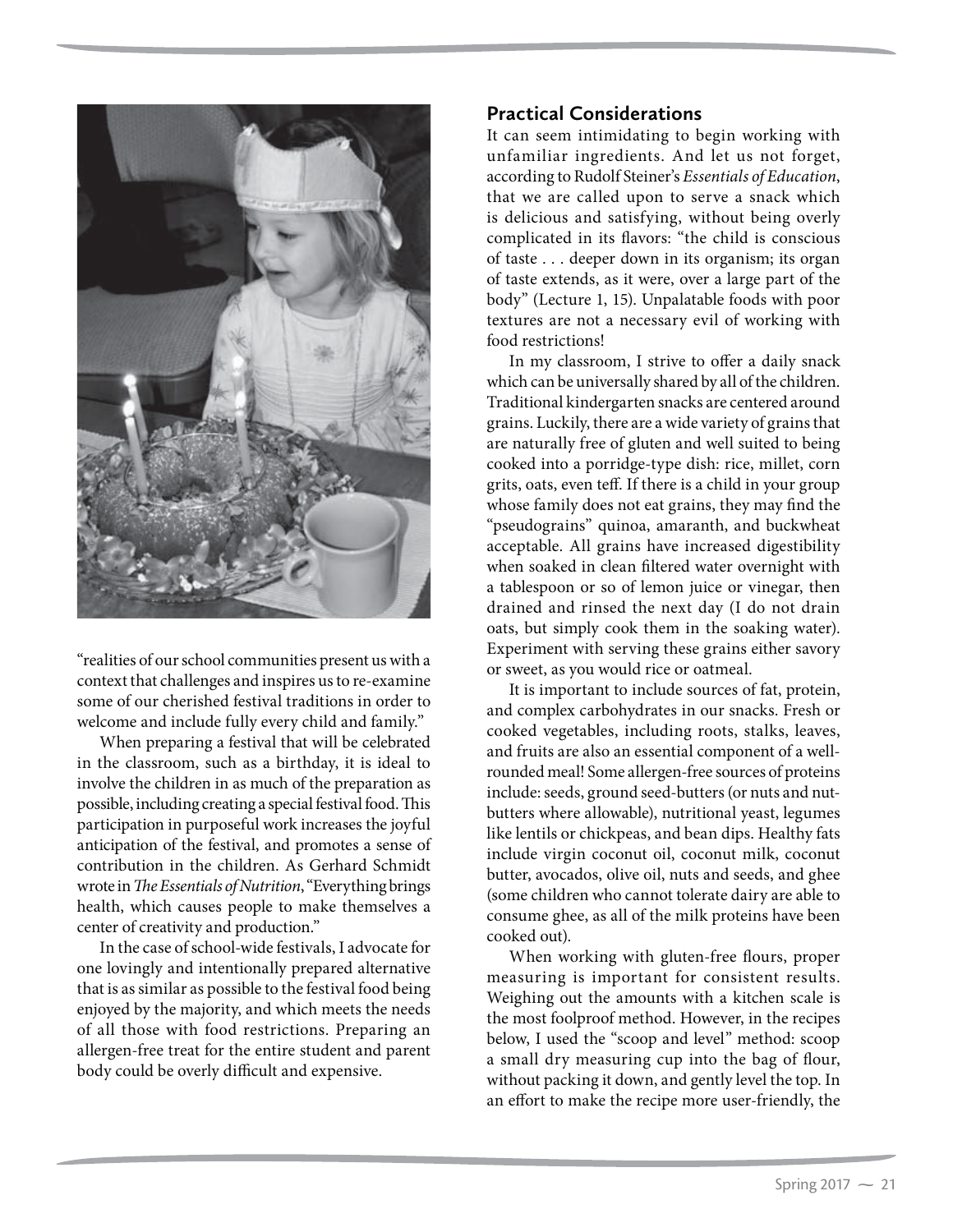cake recipe simply calls for an entire bag of flour. If your school participates in bulk orders for grains, it is often possible to order gluten-free flours in larger quantities for a lower price. Amazon and other online retailers also offer discounts when buying flours in bulk. Flours should be stored in a cool, dark place such as the freezer or a cabinet.

Ground flax or chia seeds offer a solution when a binding agent is needed in baked goods, and whole psyllium husks (available in the supplement area of natural foods stores, or through bulk orders) add a bouncy quality to yeasted breads that allows them to be kneaded. Commercial gluten-free "mixes" contain xanthan gum and leavening agents in addition to the flours. Be sure to check ingredients, as some glutenfree baking mixes contain powdered milk. Xanthan gum is a blending and binding agent which can irritate some people's digestion; ground flax meal generally works as a substitute.

In our classrooms, we are striving to create an atmosphere of inclusion, joy, sharing, and warmth. I believe that our intention to offer the best possible environment to young children necessitates the full and careful consideration of how we meet their nutritional needs. Have fun trying out these recipes, and I hope they bring the children in your care joy and nourishment!

#### **Birthday Cake Ring**

*Makes one standard size ring or Bundt cake*

Preheat oven to 325 degrees

Allow the children to "ice skate" with their fingers to oil the pan with coconut oil

Place in the oven, in a heat-proof measuring cup or bowl:

• 1/2 cup coconut oil

Place in a large measuring cup: • 2 1/2 cups very ripe bananas (approximately 5-7)

Mash the bananas with a whisk, fork, or potato masher.

Add to the measuring cup:

• 1/2 cup maple syrup

Just be sure that the level of wets in your measuring cup (bananas plus syrup)



equals 3 cups. A little more syrup and less banana, or vice versa, is fine.

Add to the wets and whisk to combine: • 1 t vanilla extract

In a large bowl, combine:

• 3 3/4 cups (16 oz) gluten-free flour blend

*(I recommend the Trader Joe's GF flour: it comes in a pink bag and this recipe simply uses the entire bag of flour)*

- 2 t baking powder
- 1 t sea salt
- 1 T cinnamon/pumpkin pie spice
- 2 t flax meal

Mix the wet ingredients into the dries

Finally, add the melted coconut oil. The coconut oil will solidify into chunks if the ingredients in your bowl are cold, so it is best to pour the coconut oil in a steady stream while stirring.

Transfer the batter (it will be thick) to the prepared pan, and smooth the top.

Bake for 40-50 minutes, or until the top springs back when lightly pressed.

Allow to cool for 10 minutes in the pan, then turn out onto a plate.

We like to garnish our cake with fresh herbs and/ or edible flowers from the garden, and serve with fruit and/or whipped coconut cream.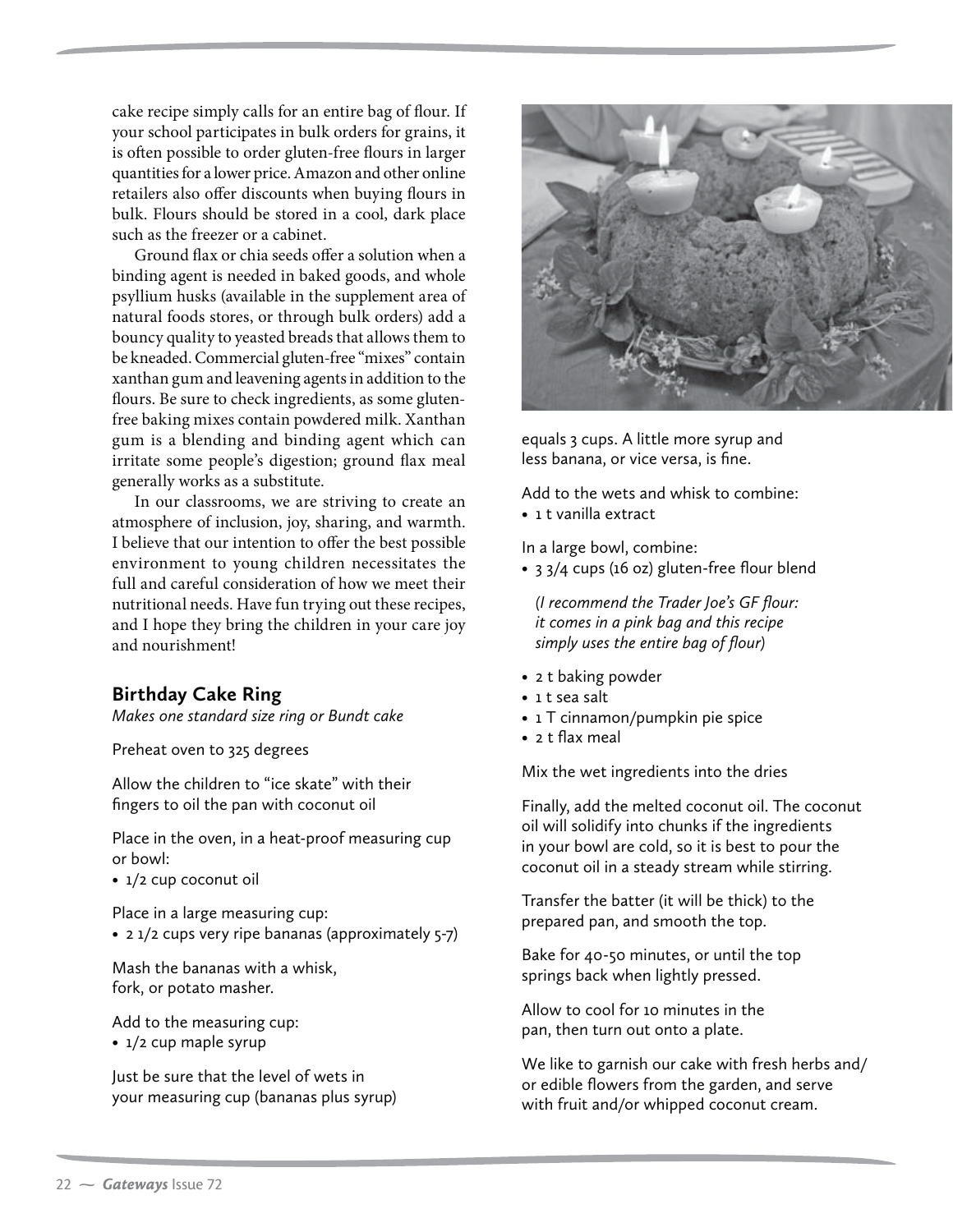*Note: We buy overripe bananas at a discount, and store them in the freezer. The day before you are ready to bake, remove them to the refrigerator (in a bowl to catch moisture). When you are ready to bake, pinch off one end of the banana, and allow the children to squeeze the pulp into the measuring cup.* 

#### Suggested variations:

#### **Apple Cake**

Substitute chunky applesauce for bananas.

#### **Harvest Cake**

Substitute cooked and mashed sweet potatoes or pumpkin for bananas. If using pumpkin, use 2 cups pumpkin, and increase maple syrup to 1 cup.

#### **Saint Nicholas Honey Cake**

Use honey as sweetener; bake in a rectangular cake pan (baking time may need to be adjusted depending on size of pan). When cooled, cut squares and wrap individually for a treat from St. Nicholas.

## **Whipped Coconut Cream**

*Makes 1½ to 2 cups*

The night before, place in the refrigerator: • 2 cans full-fat coconut milk

Remove coconut milk from refrigerator, and scoop out solids that have accumulated at the top, placing them into a bowl: reserve the liquids for another use.

#### Add:

- 1 t vanilla extract
- 1 T honey or maple syrup

Beat or whisk until fluffy (3-5 minutes)

Serve immediately or refrigerate for up to a couple of days (may need a brief whisking before serving.)

## **Santa Lucia Buns**

*Makes 24 buns Adapted from a recipe by Thea Tilberg*

The previous night, or several hours before



baking, combine:

- 1 t vanilla extract
- 1 t organic sugar
- 1/2 gram (small pinch) saffron threads

Line two baking sheets with parchment paper

Combine:

- 1 cup warm water
- 1 T active dry yeast
- 1 t organic sugar

Allow the yeast mixture to become bubbly (5 to 15 minutes).

To the yeast mixture, add:

- 2 1/4 cup (1 can) lite coconut milk
- 1/2 cup whole psyllium husks

Allow the mixture to thicken for 15 minutes, stirring occasionally.

In a separate bowl, combine:

• 5 cups/600 grams gluten-free flour blend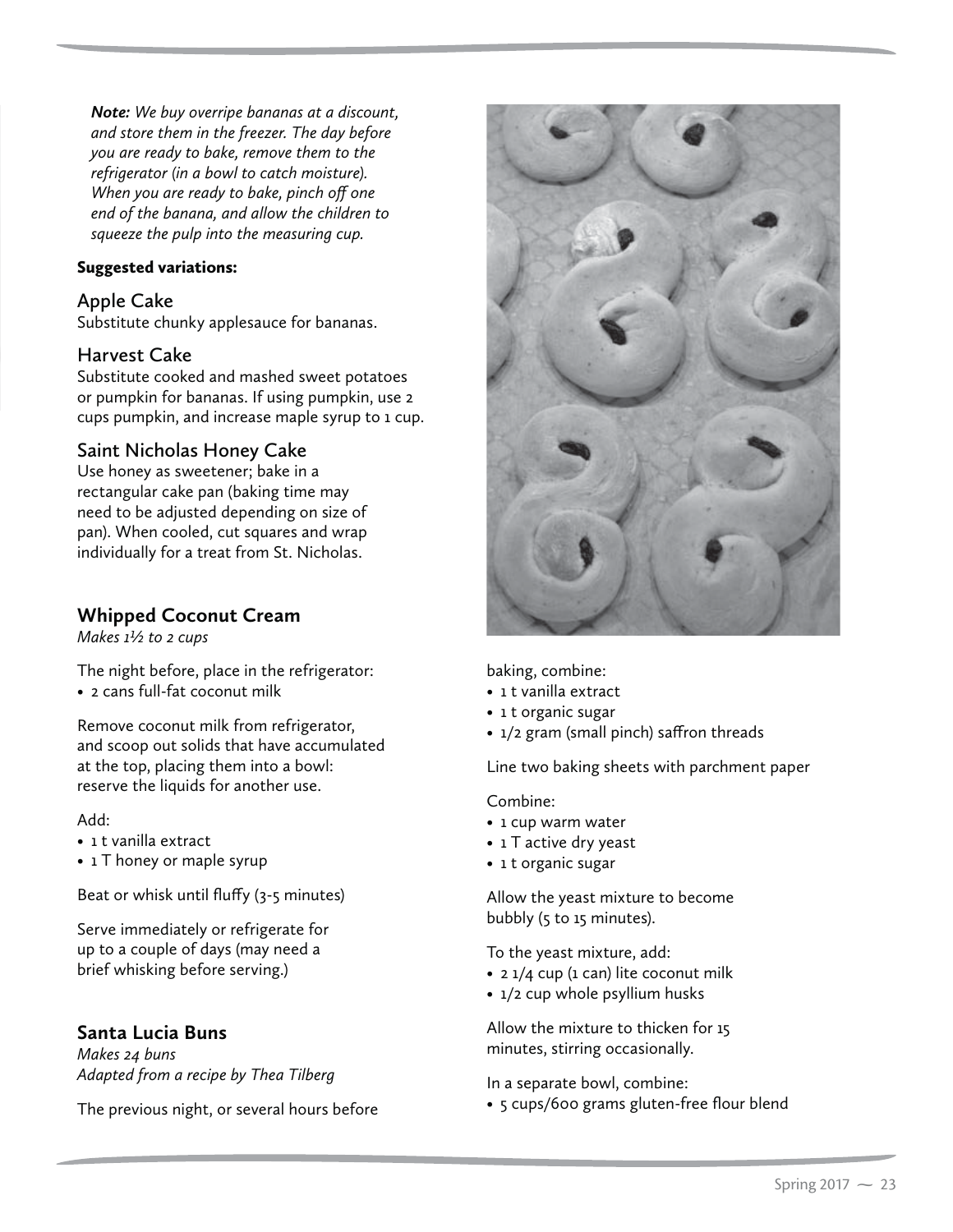*(I recommend the Trader Joe's GF flour: it comes in a pink bag)*

- 1 cup organic sugar
- 1/2 t sea salt

Add the wets to the dries and stir or use a hand mixer to combine.

#### Add:

• 7 T of organic palm shortening

Continue mixing until the dough is smooth and somewhat shiny, and all ingredients are thoroughly incorporated.

Form dough into a ball, return to the bowl (glass or ceramic) and cover with a damp cloth.

Allow the dough to rise in a warm place for two hours.

Turn dough out onto a clean floured surface, and knead until smooth.

Divide the dough into 24 pieces.

Roll each piece of dough into a snake approximately 12 inches long, then roll each end into the center to form a scrolled s-shape.

Transfer the shaped buns to parchmentlined baking sheets, cover, and allow to rise for another 30 minutes, while the oven preheats to 425 degrees.

Transfer the buns to the oven, and bake for 7-9 minutes.

Remove the buns from oven, and press a raisin into each side of the bun, in the inner ring of the coils.

Allow to cool on pans for 2-3 minutes, then transfer to a wire rack to cool completely.

If not eating the same day, buns may be frozen, and reheated in a 325 degree oven as needed. Texture and taste are best when warm.

#### Variation on Santa Lucia Buns:

#### **Hot Cross Buns**

Omit first step (soaking saffron in vanilla).



When adding coconut milk to yeast mixture, also add:

• 1/2 t vanilla extract

After beating in the butter/oil, stir in: • 1 cup raisins or dried currants

For a glaze, melt together:

- 1/2 cup coconut butter (not oil; this is sold in the aisle with nut butters)
- 1 T honey or maple syrup
- 1/4 t vanilla

Once buns have cooled, scoop the glaze up with a spoon and drizzle over the buns in the shape of an "x". Alternately, fill a freezer bag with the glaze, cut out a small corner, and pipe the crosses onto the buns.

## **Kneadable Bread**

*Adapted from "Dark Teff Sandwich Bread" by Alissa Segersten.*

*makes approximately 2 dozen buns*

In a large bowl, combine the following:

- 5 cups warm water
- 1 T plus 1 1/2 t active dry yeast
- 2 t honey, maple syrup, or coconut sugar

Allow the yeast mixture to become bubbly (5 to 15 minutes).